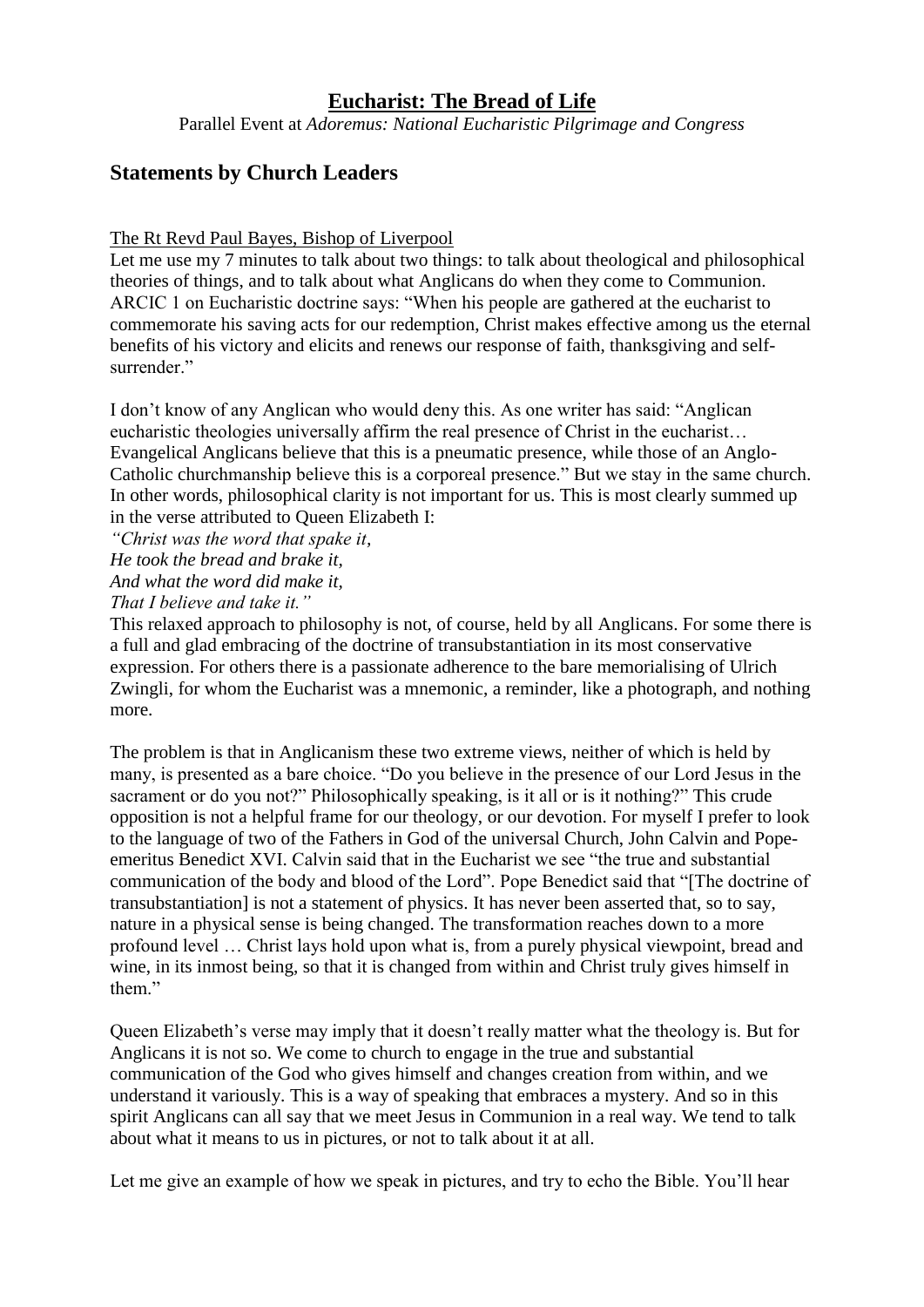the echoes I hope in a moment. When I was installed as Bishop of Liverpool (that makes me sound like a piece of software, but I prefer it to the older word "enthroned"!) I preached a sermon to the Diocese in which I spoke of the Christian Church as if it were a table. And in that sermon I said this: "It's a simple table but it's well made, because it was made by a carpenter. The guy who made it is a poor man, but he's generous. He offers a place at the table to anyone who wants to sit and eat. This is a table that started in one place but now it can stretch down every street, and it can go into every home, if people want to sit there.… "Most of all it's a table for eating. You can't eat alone at this table. You can't buy a meal at this table. You can't buy a ticket to sit here. Anyone can sit here. It's a table like a table at a wedding. You sit with guests you never knew, and you find out about them, and they become your friends. And the table is spread with a beautiful fair white linen cloth… And if you eat the food served here you will never be hungry again. Because the poor man offers the food at this table. And the poor man will serve you, and the poor man's hands are wounded when he serves you, because the food came at a price, and he paid the price. The poor man's name is Jesus, who though he was rich, yet for our sakes he became poor so that through his poverty we might become rich. And if you sit at his table he will feed you and he will ask you to feed others; he will serve you and he will ask you to serve others; he will love you and he will ask you to love others."

With this understanding I can stand gladly beside my brother here (the RC Archbishop) and my sister here (the Methodist Chair of District) as a Eucharistic Christian. I can rejoice that Adoremus is here in our city. And I can walk proudly and gladly in the Procession of the Blessed Sacrament tomorrow. I cannot receive that sacrament. But I know and I hope that in attending the Solemn Mass, and in venerating what my friends venerate, I am gathering with them around the table of the poor carpenter where in the end we will all sit and be filled. Thank you.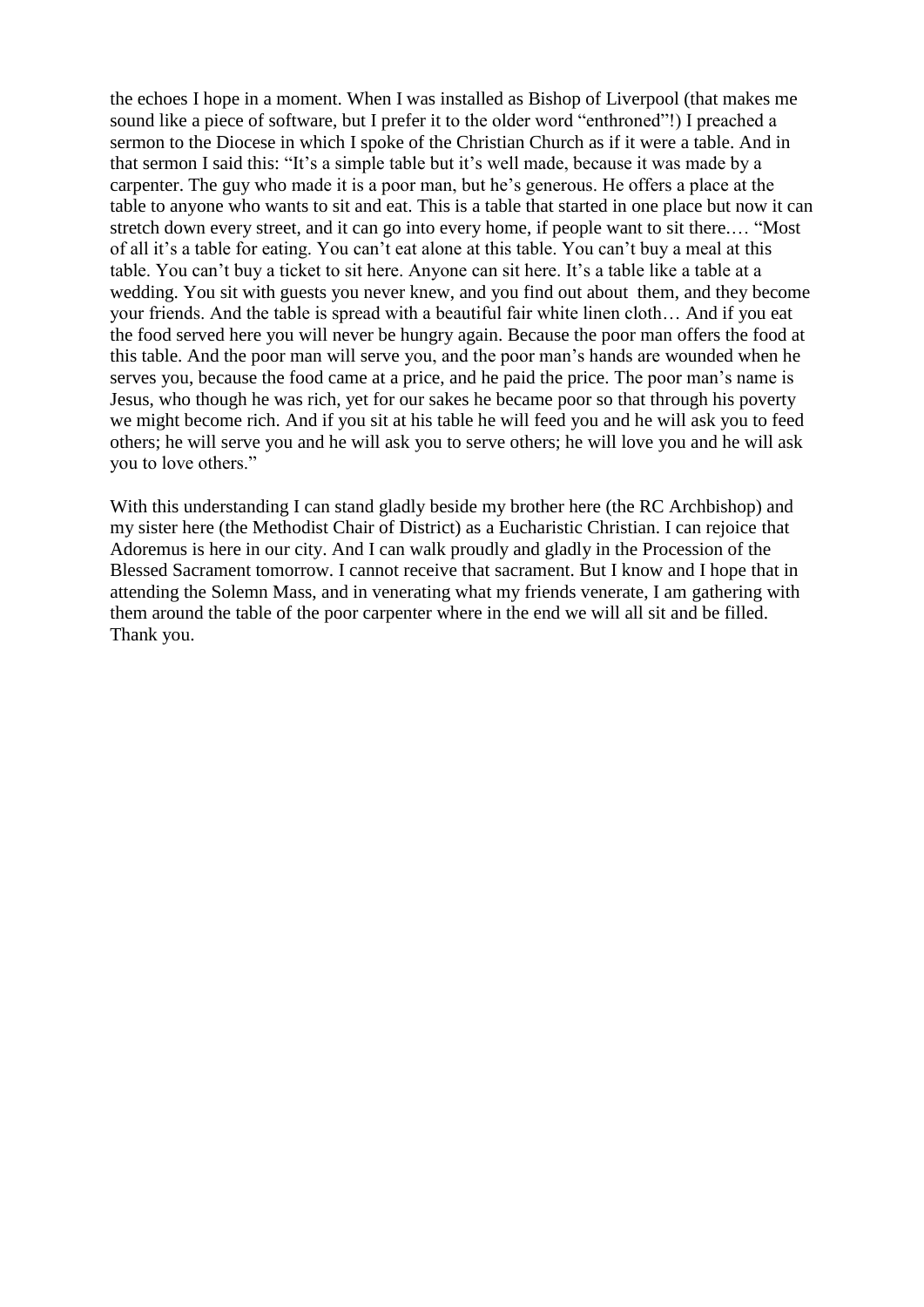## The Most Revd Malcolm McMahon OP, Archbishop of Liverpool

The Catholic Church's teaching on the real presence of Christ in the liturgy is much broader than most people realise. It is quite clear that the Lord is present in the assembly of the faithful gathered in prayer in his name. It is also clear that he is present in his word when the scriptures are proclaimed in Church and explained. These are quite easy to understand and accept. After all we have Jesus' own word for it that he will be in our midst when we gather in his name, and as we believe that Jesus is the Word made Flesh it is not too difficult to see the reading of the Scriptures as being a moment when Christ is present to his faithful followers. The church also teaches that he is present in the person of the minister – that is trickier to understand but the fourth presence of the Lord is in the Eucharistic sacrament. In a way that is completely unique, the whole and entire Christ, God and man, is substantially and permanently present in the sacrament. This presence of Christ under the appearances of bread and wine "is called real, not to exclude other kinds of presence as if they were not real, but because it is real *par excellence'. (Eucharsticum Mysterium, no 55)*

The Holy Eucharist was initially reserved for the sick so that if they could not attend mass to receive Holy Communion they could have the sacrament brought to them. It followed because it was reserved it became an object of devotion. But the church has never taught that reserved eucharist should be honoured in isolation from the liturgical life of the church. When the faithful honour Christ present in the sacrament they should remember that this presence is derived from and directed towards sacramental and spiritual communion.

We believe that prayer before Christ the Lord, sacramentally present extends the union with Christ which the faithful have reached in communion. It renews the covenant which, in turn, moves them to maintain in their lives what they received in the midst of human society by faith and by the sacraments. They should try to lead their whole lives with the strength derived from the heavenly food, as they share in the death and resurrection of the Lord. Everyone should be concerned with good deeds and with pleasing God so that he or she may imbue the world with the Christian Spirit and be a witness of Christ. *(Euch. Myst. 13)*

### **Some controversial issues**

#### *Eucharistic processions.*

Some Christian traditions see these as a kind of idolatry, but their purpose is to give a public witness of faith and devotion to the sacrament. Unfortunately, these have become triumphalist in some places and at times in history so that their purpose in witnessing the suffering death and resurrection of the Lord has been lost.

#### *Intercommunion.*

It is difficult to explain to Christians who share one Baptism, one Faith and one Lord that they cannot receive holy Communion in a Catholic church. One way of understanding this is to say that the Catholic church is in a real but imperfect union with their fellow Christians. The controversy centres on what we believe about the eucharist both personally and as a community. Because the different communities have different beliefs about the eucharist it is not possible for them to receive. On the other hand, on special occasions (e.g. weddings or a funerals) it is possible for non-Catholic Christians to receive holy communion if they share the same beliefs as Catholics regarding the Eucharist. Catholics believe that intercommunion is a fruit of unity not a means to  $it$  – but that may be controversial statement even for Catholics. (e.g. in a marriage between a catholic and a non-Catholic Christian sacramental unity in Christ exists in the sacrament of matrimony, but usually the non-Catholic partner cannot receive communion in a catholic church).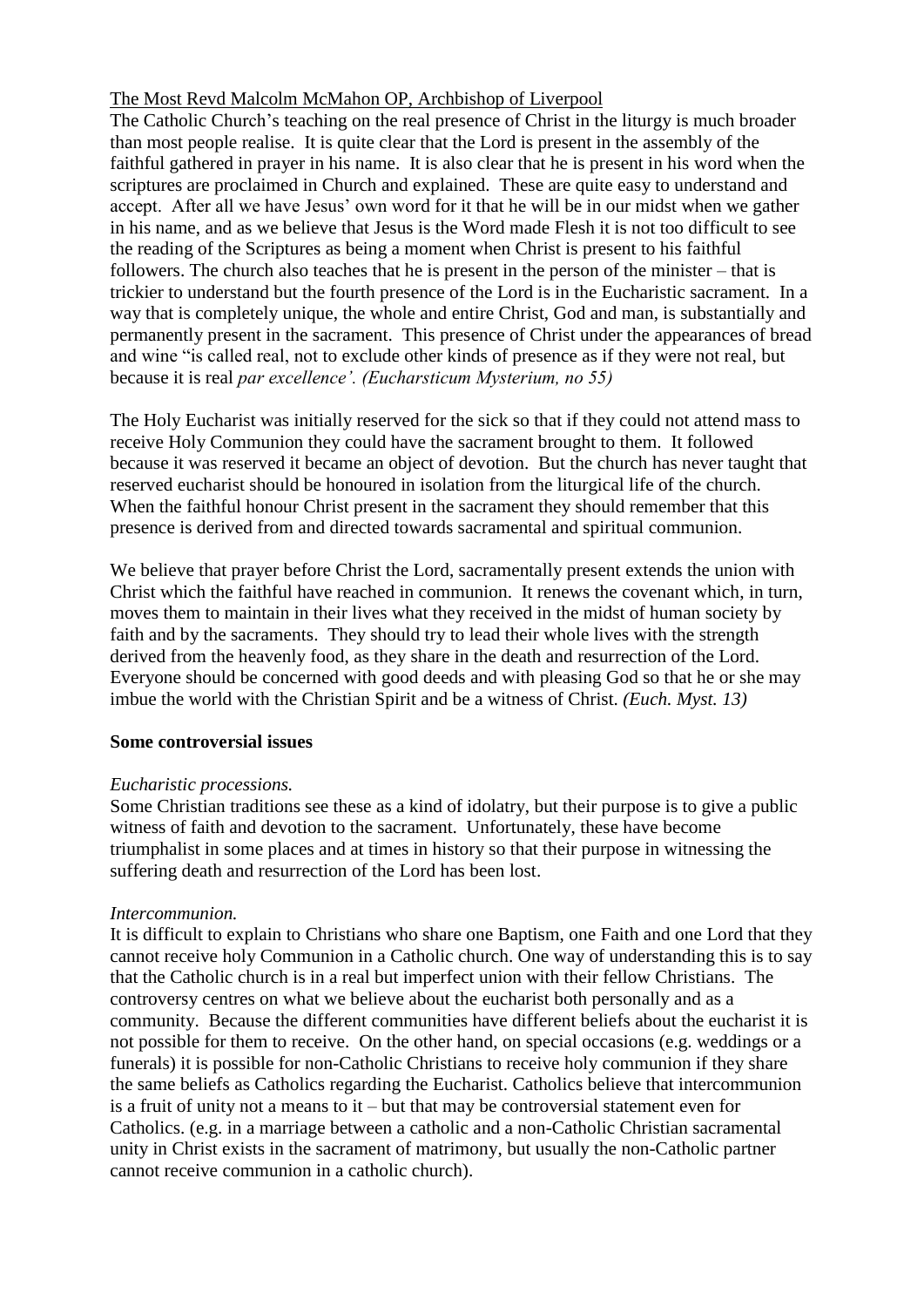On a personal note my prayer is that of the Lord: that we may all be one. I have longed to share this Passover with you. (Lk 221:15)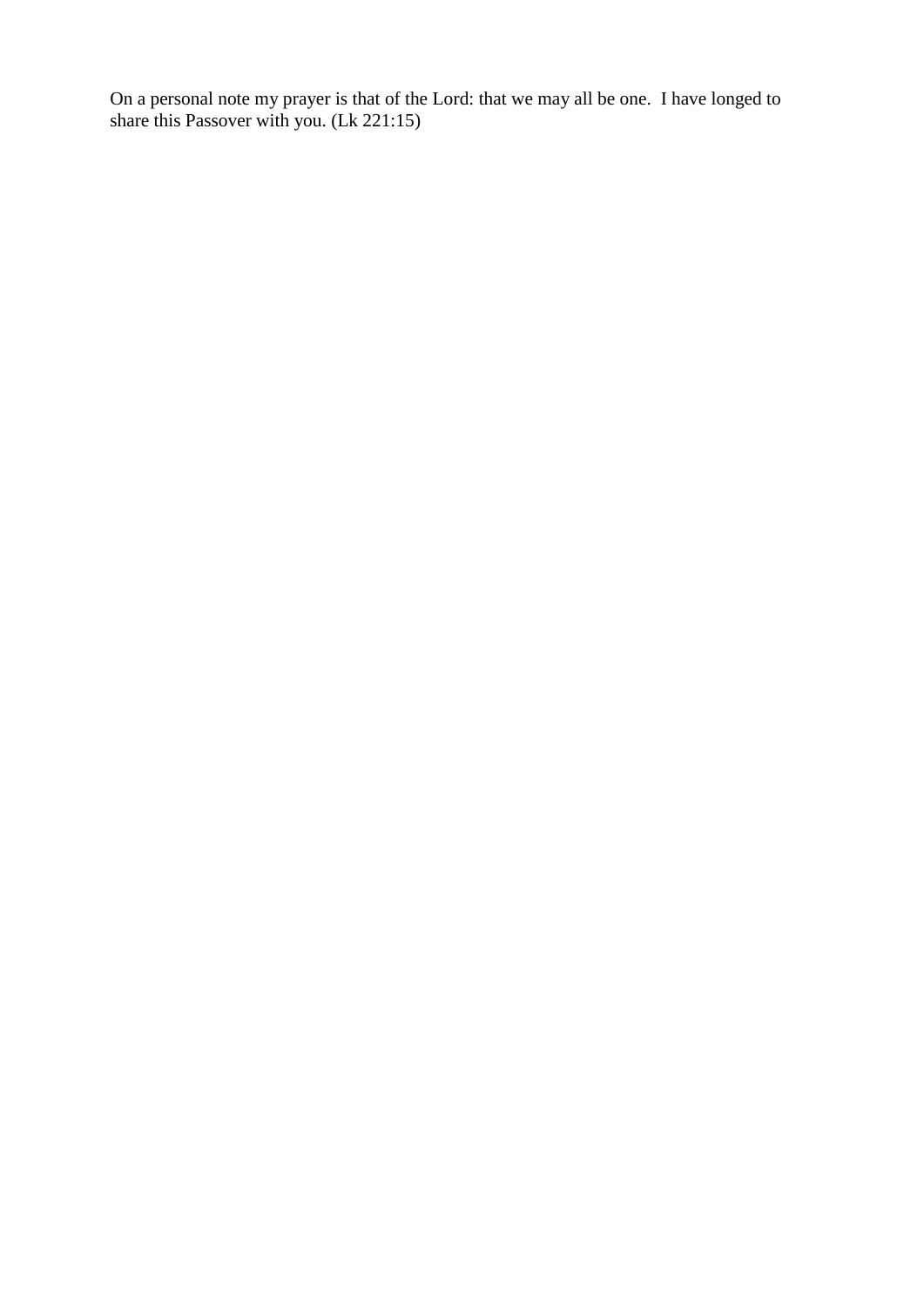The Revd Dr Sheryl Anderson, Chair of the Liverpool Methodist District

Much of what follows comes from a 2003 Report to the Methodist Conference. The Report is entitled, 'His Presence makes the Feast' which is a line taken from a Charles Wesley hymn.

His presence makes the feast; and now our spirits feel the glory not to be expressed, the joy unspeakable.

> *Charles Wesley (1707-88) Singing the Faith, 590 Hymns on the Lord's Supper, 81*

Methodism inherited from John and Charles Wesley a devout appreciation of Holy Communion as a divinely appointed means of grace. The undefined but real presence of Christ was proclaimed in their sermons and hymns. The Wesleys taught an understanding of the eucharistic sacrifice as one in which the offering of the obedient hearts and lives of the communicants was united by grace to the perfect, complete, ever-present and all-atoning sacrifice of Christ. John Wesley adapted the liturgy of the Book of Common Prayer (at first for use in the American missions) and this was later widely used in the Wesleyan Methodist tradition. However, in other branches of Methodism (eg the Primitive Methodists), the form of worship was closer to that of other Free Churches - less fussy, although no less significant.

The early Methodists were expected to practise constant and frequent Communion, either at the parish church (although in the first century of Methodism, 1740 to 1840, it was not the custom to celebrate Communion every week in most parish churches) or in their own chapels, receiving Communion either from Church of England clergy or, later, from their own itinerant preachers (ministers). However, in each of the branches of Methodism before the 1932 union, the number of Sunday congregations far exceeded the number of such ministers. This was usually the main reason why the Lord's Supper continued to be celebrated no more than monthly in the town chapels (and sometimes not that often) and usually only quarterly in the villages.

Today, Methodists vary hugely in their attachment to Holy Communion. For some it is at the very heart of their discipleship, for some it is one treasured means of grace among others and, for a small minority of Methodists, Communion is not perceived as either desirable or necessary.

There is a wide diversity of practice in Methodist churches across the Connexion. Such differences reflect, to some extent, the different historical traditions that have come together to form the present day Methodist Church. Having somewhat diverse roots, it is not really surprising that British Methodism as a whole has not developed a unified set of practices or beliefs in respect of the celebration of the Lord's Supper.

As to a Methodist theology of the Holy Communion, it could be said that Methodist doctrine exists more as an undefined (or under-defined) tradition. The theology is implicit in the liturgies, hymns and the practical arrangements for Holy Communion. Which is why the Charles Wesley verse that I quoted at the start, is significant. We know we believe that 'his presence makes the feast'.<sup>i</sup> because that is what we sing. I could have chosen many others, including the last two lines of 'Victim divine, thy grace we claim' in which we pray:

To every faithful soul appear, And show thy real presence here!<sup>ii</sup>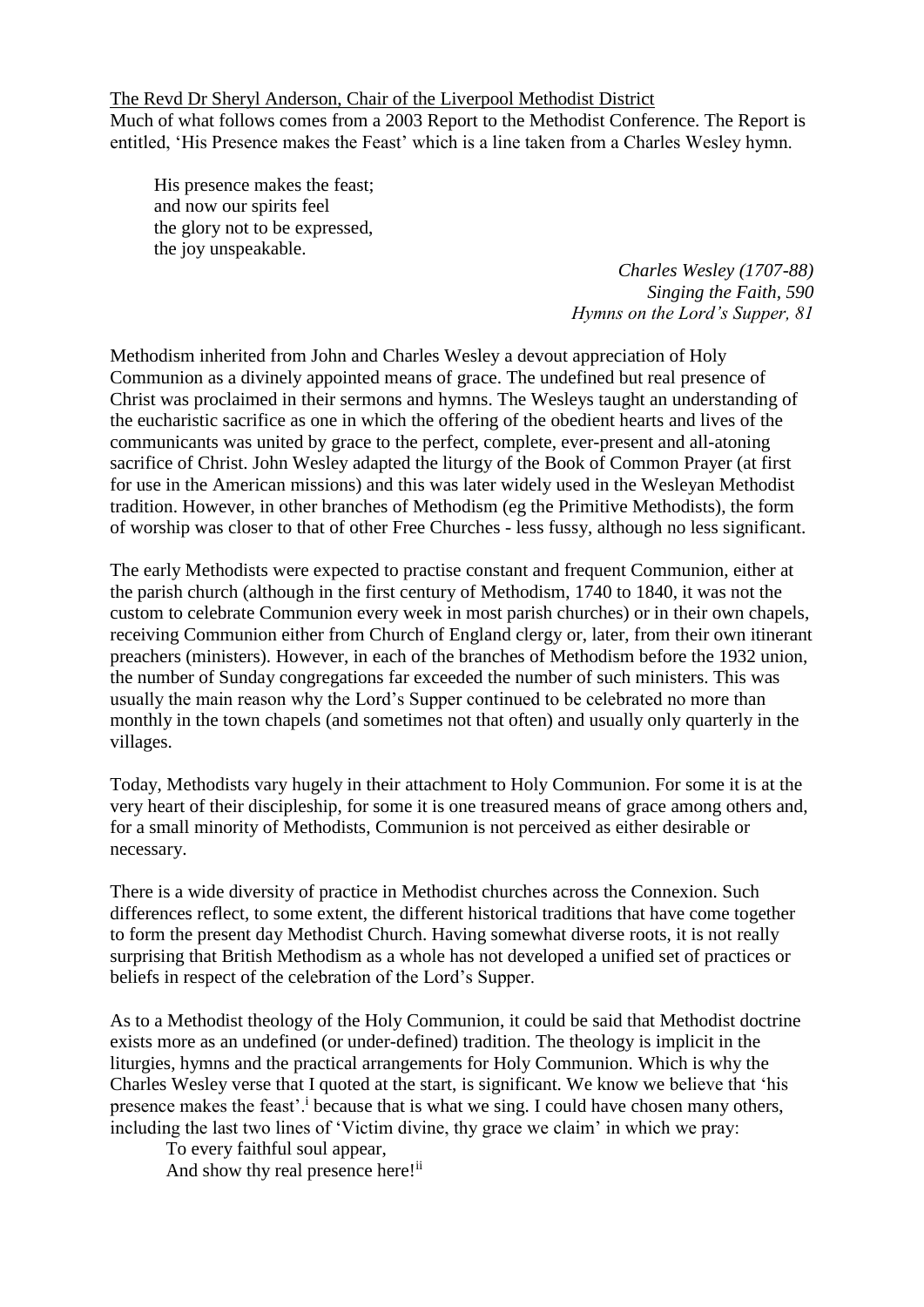Despite this, many Methodists do not appreciate Methodist teaching on the presence of Christ in the Eucharist. In *A Catechism for the use of the people called Methodist* (Methodist Publishing House, Peterborough, 1986 and 2000) it states:

### **49. What is the Lord's Supper?**

 $\overline{a}$ 

In the Lord's Supper Jesus Christ is present with his worshipping people and gives himself to them as their Lord and Saviour. As they eat the bread and drink the wine, through the power of the Holy Spirit they receive him by faith and with thanksgiving. They give thanks with the whole Church for Christ's sacrifice of himself once and for all on the cross. The Lord's Supper recalls Christ's Last Supper with the disciples. It proclaims Christ's passion, death and resurrection, unites the participants with him so that they are a living sacrifice in him, and gives them a foretaste of his heavenly banquet.

To most Methodists, Christ's presence in the consecrated elements is not an issue with which they are greatly concerned and they do not emphasise any particular moment or words in the liturgy as effecting an act of consecration. (World Methodist Council and the Roman Catholic Church - The Durban Report, 2011)*,* §84 says: 'Methodists […] recognize the significant role of the Holy Spirit in the Lord's Supper, and they speak of Christ's real presence in a spiritual sense. Yet Methodists seek not to define the mystery of the transformation of the bread and wine, and trust that the presence of Christ and the gift of his grace are "sure and real" while the manner remains unknown.'

Two alternative conclusions can be drawn from this. Either Methodism has signally failed by default to respond to the desire of other Churches for fuller definition (or doctrinal development) and perhaps doesn't know what it believes; or it has deliberately maintained a proper reserve and agnosticism on some issues - at least in some circumstances. It can, however, be firmly said that Methodists have always sought to base their belief and practice in respect of the Lord's Supper on thoroughly biblical foundations. Strictly speaking, 'Holy Communion' is, in Methodist understanding, a service that includes both Word and Sacrament.

For Methodists, you see, theology often arises from reflection on practice, rather than beginning with 'abstract' theories. John Wesley's method of 'practical theology' is still central to Methodism, which is at heart a method of responding to God's gracious offer of salvation and holiness. In order to know what Methodists believe it is necessary to look at what they do, for they are truest to themselves when they express, transmit and modify their beliefs in the context of the worshipping, learning, serving and witnessing life of the faith community - in the Church and in the wider world.

It is also the case that many Methodists recognise that there is an immense amount to be learned from other Christian traditions. Increasingly, this is not just from those traditions which have long been established in Britain, but also from the world church. The universal tradition and the local tradition need to be in constant dialogue, so that by sharing with our sisters and brothers each other's insights and practices, we may all grow towards a fuller appreciation and expression of the complex mystery of Holy Communion.

i *Singing the Faith* (StF) 590, verse 3 (*Hymns on the Lord's Supper* (*HLS*), 81, verse 2, lines 5-8 [*StF*, 590 is verses 1a, 2, 3a, and 4b of *HLS*, 81])